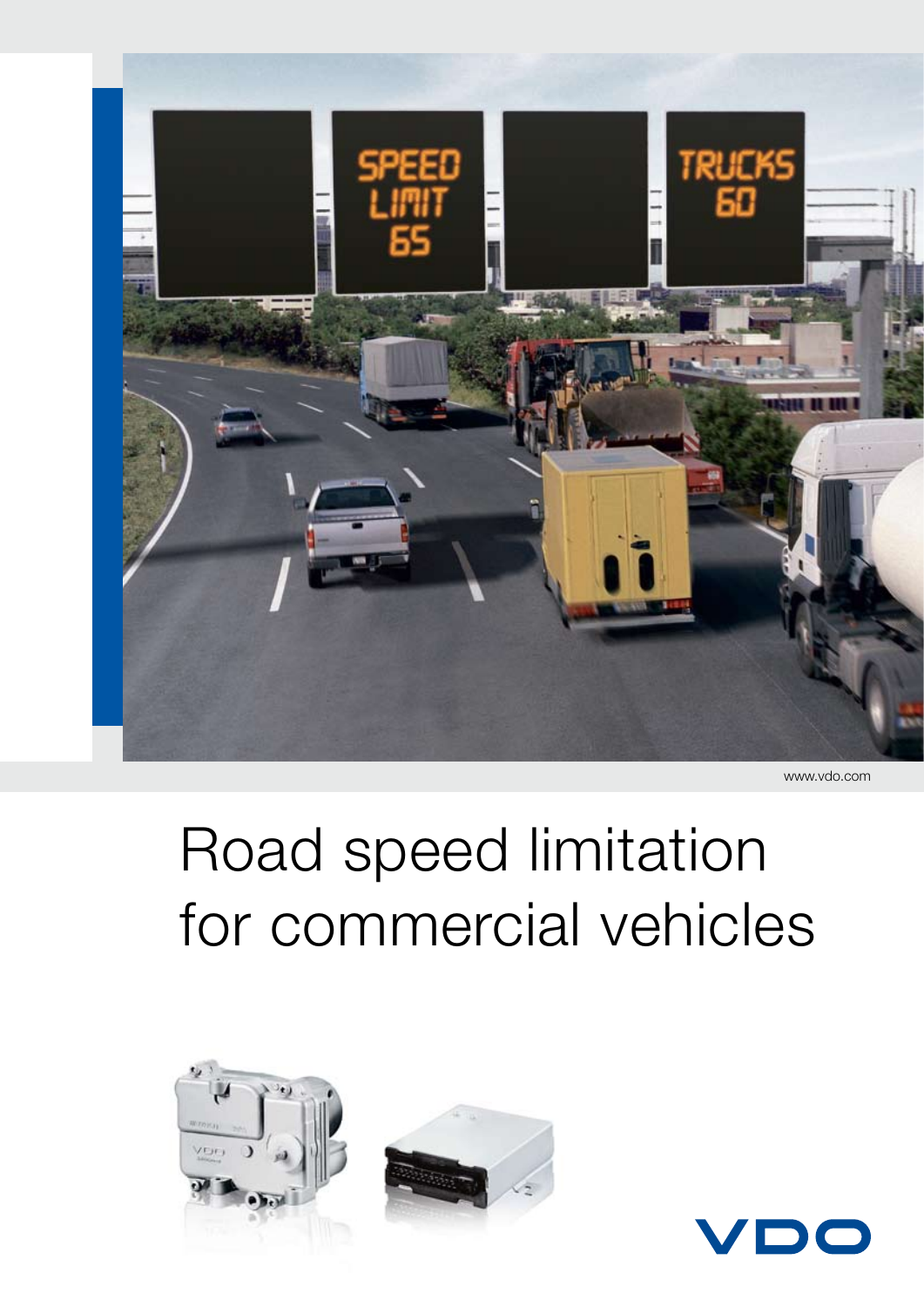# Mobility shapes our life – moving ahead is our passion

A passion for mobility drives us to achieve new goals, to push further and to move boundaries. As a global supplier, we are concentrating on our core competencies: On innovations and technically demanding solutions. And implementing them. Faster, more efficiently and more successfully than others. Our claim reads: We want to be the best in the industry – we want to make future mobility safer, more convenient and sustainable.

We have been developing a wide range of products and solutions for commercial and special vehicles for over 80 years. And the requirements are constantly changing. Increasingly heavier traffic, the ever-decreasing availability of raw materials and our increasing sense of safety and environmental awareness mean that we are constantly facing new challenges.

We seize on these tasks, seeing them as an opportunity to place trust in the knowledge of our many specialists in a lot of different fields of business, particularly in the commercial vehicles sector. As market and technology leader for tachographs, and with our control and monitoring systems for drive and on-board electronics, the on-board units for toll collection, the telematic units and display instruments, we are securing the economic and ecological progress of the commercial vehicle industry for today, tomorrow and the future.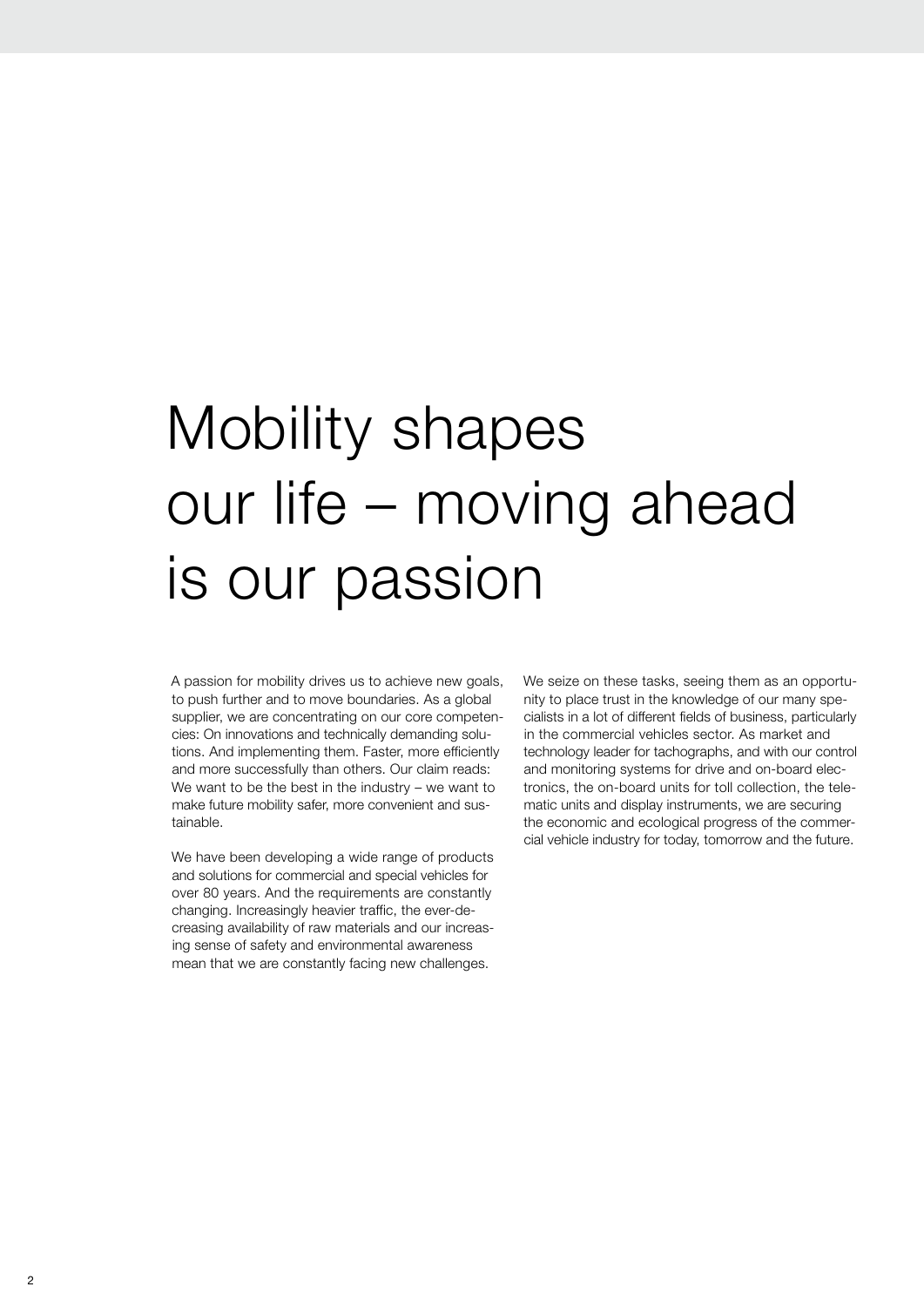

| General information  | $\overline{4}$ |
|----------------------|----------------|
|                      |                |
| Technical conditions | 6              |
| Legal requirements   | 7              |
| Solutions            | 8              |
| Advantages           | 10             |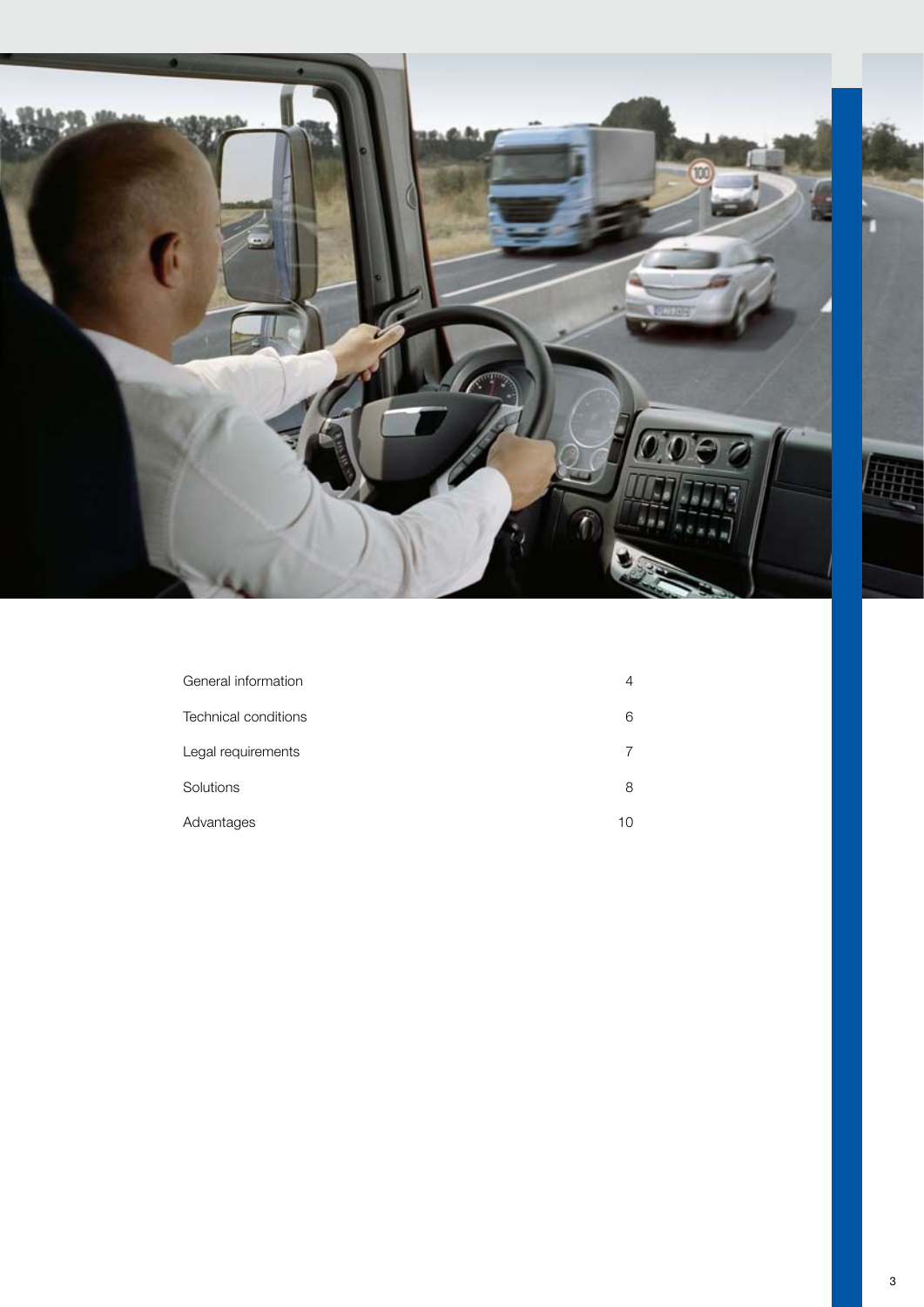

## General information

Excessive speed in driving heavy vehicles has been a social and governmental issue around the world for many years, primarily from the perspective of road safety. With increased engine power and long axle ratio, attainable speeds for trucks are currently much higher than the speed limits on highways and secondary roads in many countries.

Excessive speed in trucks has numerous consequences, including:

- Higher rates of accidents involving fatalities and serious injuries
- Increased operating and maintenance costs for the transport industry
- Increased costs for insurance companies
- Greater environmental pollution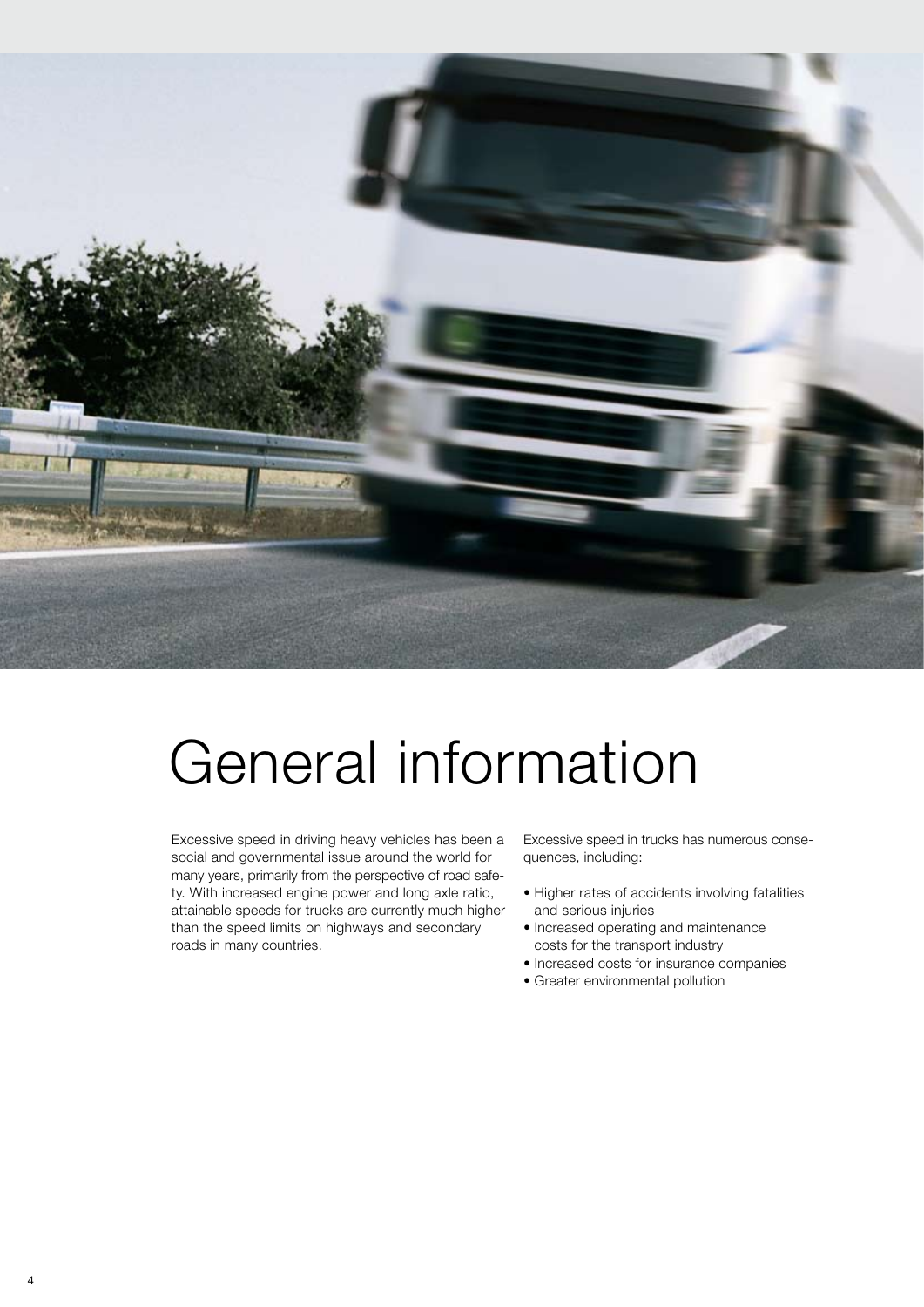

One effective solution to prevent speeding in commercial vehicles is to equip them with a road speed limiter system, which restricts maximum road speed to the required speed limit without loss of engine power. This is realized by limiting the required fuel demand according to a set speed limit. The maximum speed limit is set using an electronic control unit.

Information about the current speed of the vehicle is measured with a speed sensor that supplies an electronic speed signal to the control unit. The control unit limits the fuel output in different ways, depending on the fuel injection technology of the engine. In addition to its main function, limiting the maximum speed, the system offers a variable speed limiter as an option. The driver can activate this feature below the maximum speed limit in areas with lower speed limits.

Furthermore, the speed limiter includes additional speed limit inputs to preprogram smaller speed limits than the maximum speed. This functionality can be used to prevent fast driving if any special function in the vehicle is activated (like open doors on a city bus or people on the platform in the back of a garbage truck).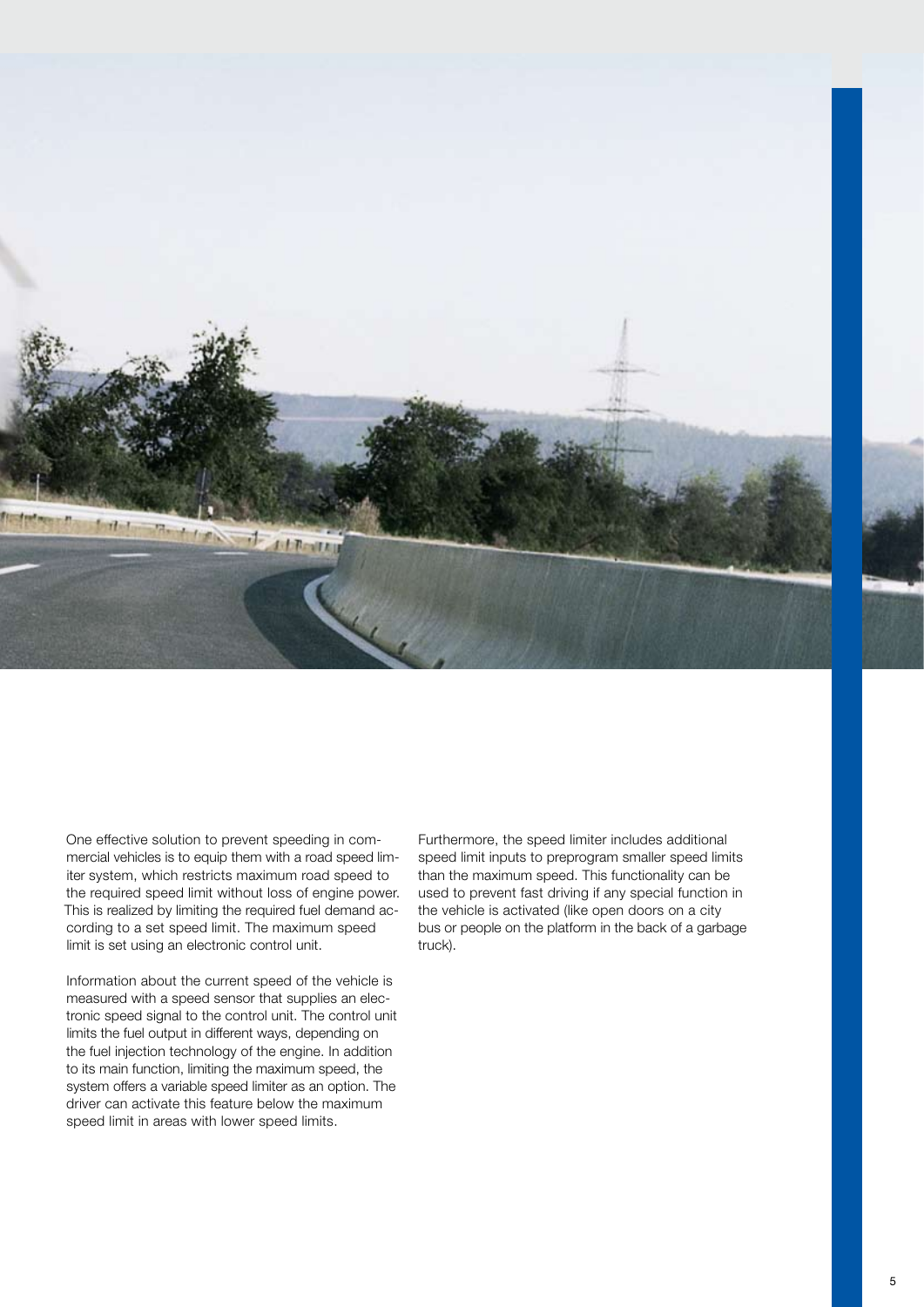

## Technical conditions

Two different engine technologies used in vehicles require different speed limiter device applications.

#### Mechanically controlled engines

Engine revs are regulated with a mechanical throttle pedal, which transmits the pedal position mechanically via a throttle cable or rod to the injection pump (or throttle body). The fuel demand on the injection pump is adjusted via a mechanical injection pump lever or a mechanical throttle plate. To realize a speed limiting system on a mechanically controlled engine, an electromechanical speed limiter is used to decouple the driver's demand from the injection pump in order to limit the maximum speed. In this application, the vehicle must be equipped with a separate speed limiter system.



Example of a mechanically controlled engine

#### Electronically controlled engines

Engine revs are regulated with a mechanical throttle pedal which converts the mechanical pedal position to an electrical signal, and transmits it via an electrical wire to an electronic control unit. The control unit regulates the fuel demand via electronic injection such as electronic diesel control (EDC), a pump line nozzle system (PLD) or common rail direct injection (CDI). In this application, the speed limiter function could be one of numerous functions managed by the engine's or vehicle's electronic control unit.



Example of an electronically controlled engine with speed limiter function in the engine or vehicle ECU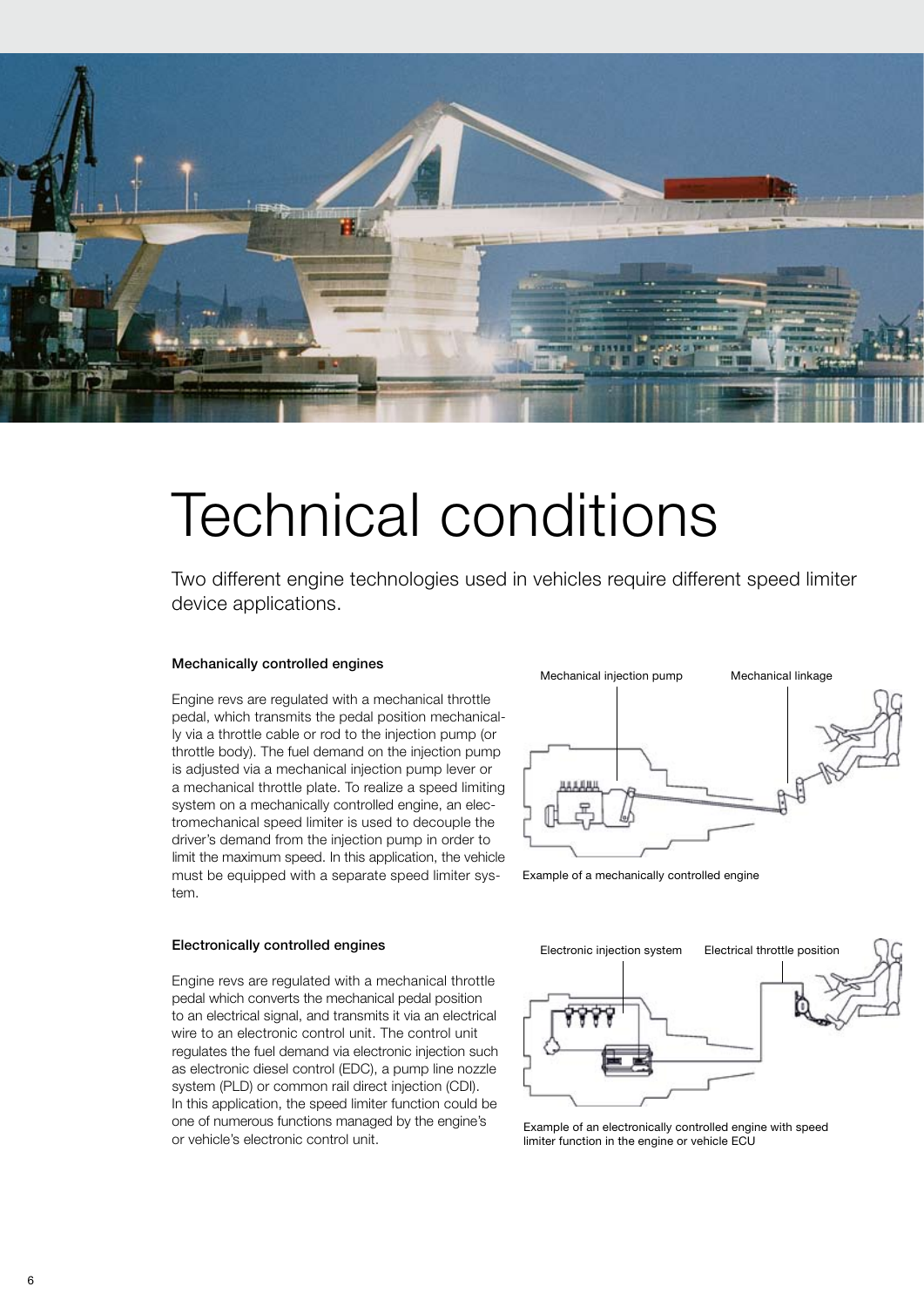

# Legal requirements

Experience from different countries and regions of the world has shown that successful implementation of a speed limiter directive rests on three major pillars:

- Technical requirements for speed limiter systems
- • Legal requirements for implementation
- • Testing requirements (vehicle monitoring in traffic)





Graphical depiction of implementation of a speed limiter directive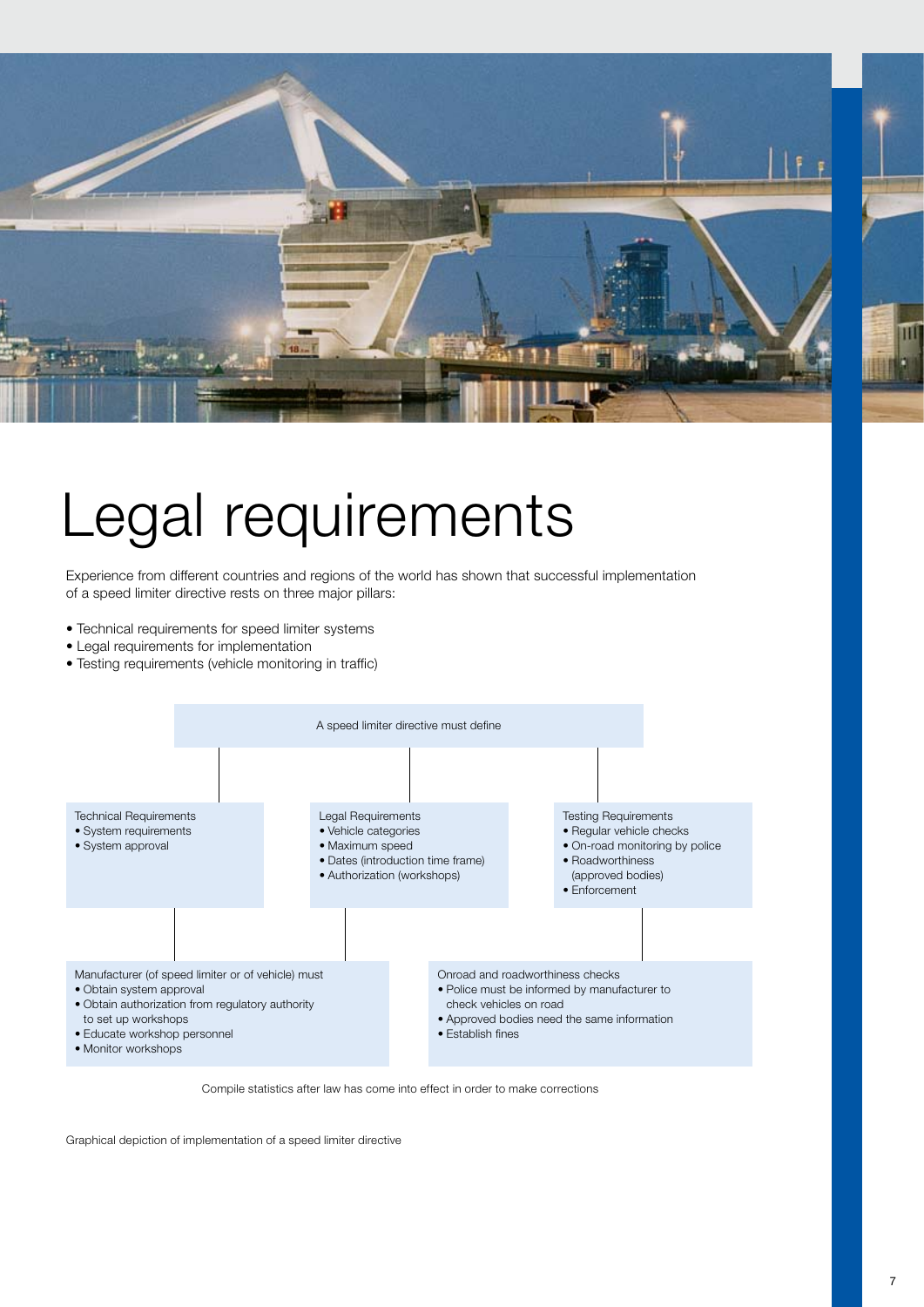## **Solutions**

#### VDO OEM solutions for commercial vehicles

VDO offers a wide range of vehicle controllers and electromechanical actuators for commercial vehicles, most of which include functionality for a road speed limiter. These devices are specially designed in cooperation with truck manufacturers. The product spectrum consists of various controllers including:

- Power train master control unit
- Transmission and retarder control unit
- • Rear axle control unit

### VDO Pedal Interface II Retrofit solution for electronically controlled engines

Pedal Interface II consists of an electronic control unit that is installed between the pedal sensor and the engine management system, and can be custom programmed. Three versions of Pedal Interface II are available: Standard, Enhanced and Premium (See functionality comparison). The setting signals are easy to manage effectively according to how the system is programmed, and fixed additional functions may also be activated. The special configuration of the Pedal Interface II makes it unnecessary to adjust the hardware and software associated with standard engine management system. This makes Pedal Interface II suitable for use on nearly all types of vehicles. It can be configured by authorized personnel to meet the needs of a wide range of applications.



Configuration Diagram



| <b>Functions</b>                                                                                                                   | Standard Enhanced Premium* |  |
|------------------------------------------------------------------------------------------------------------------------------------|----------------------------|--|
| Tempostat <sup>®</sup> cruise control<br>Flexible speed limitation and speed selection                                             |                            |  |
| Variable road speed limiter<br>Custom setting of max. speed between 30 and 200 KPH                                                 |                            |  |
| Road speed limiter<br>Define maximum top speed                                                                                     |                            |  |
| Additional road speed limiter<br>Program up to 7 additional speed limitations on control unit (Premium)                            |                            |  |
| Engine speed limit<br>Define a maximum top engine speed                                                                            | $\bullet$                  |  |
| Fixed engine speed control facility<br>Program up to 7 additional engine speed limitations on control unit (Premium)               |                            |  |
| Variable engine speed control facility<br>Custom engine speed options via remote control handset up to a defined max. engine speed |                            |  |
| <b>Fuel limitations</b><br>Program up to 7 fuel limits via the status inputs (Premium)                                             |                            |  |
| *A maximum of 7 limits may be set in total.                                                                                        |                            |  |

Functionality of the three Pedal Interface II versions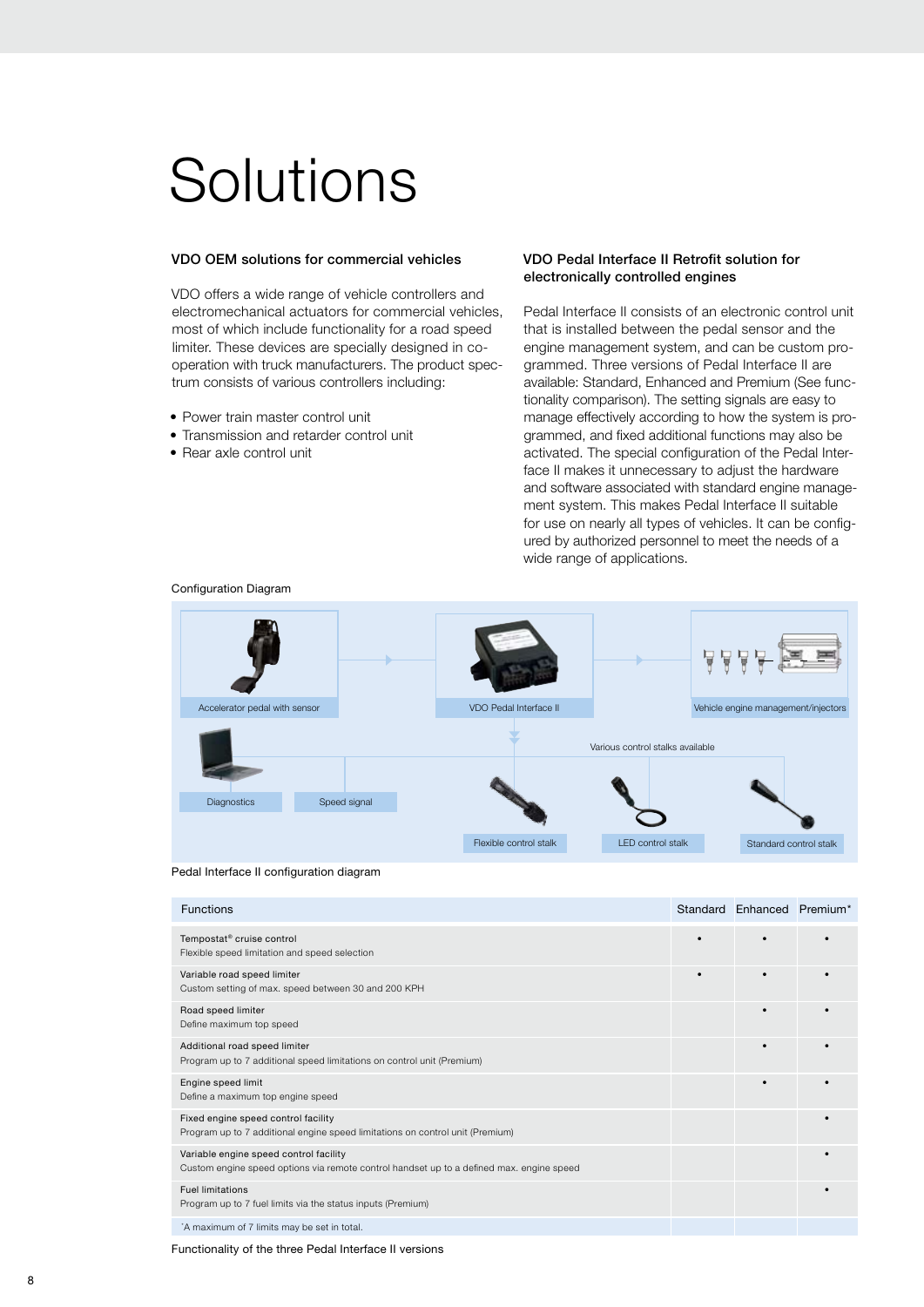

### VDO AGB III Retrofit and OEM solution for mechanically controlled engines

AGB III is the third generation of automatic speed limiters. Its construction corresponds to European regulations. In addition to the top speed limiter, which limits vehicle speed to a preprogrammed value, the unit includes a variable speed limiter for use at speeds between 30 KPH and the maximum speed limit. By pressing the variable speed limiter switch, the driver can choose any speed within this range, and the controller limits the speed according to the driver's demand. Alternatively, the unit can be preprogrammed for a second speed limit below the maximum speed limit. The electronic control unit is self-diagnosable. The electrical actuator is a device that has been tested and proved over years of operation in everyday use. Various application sets are available.

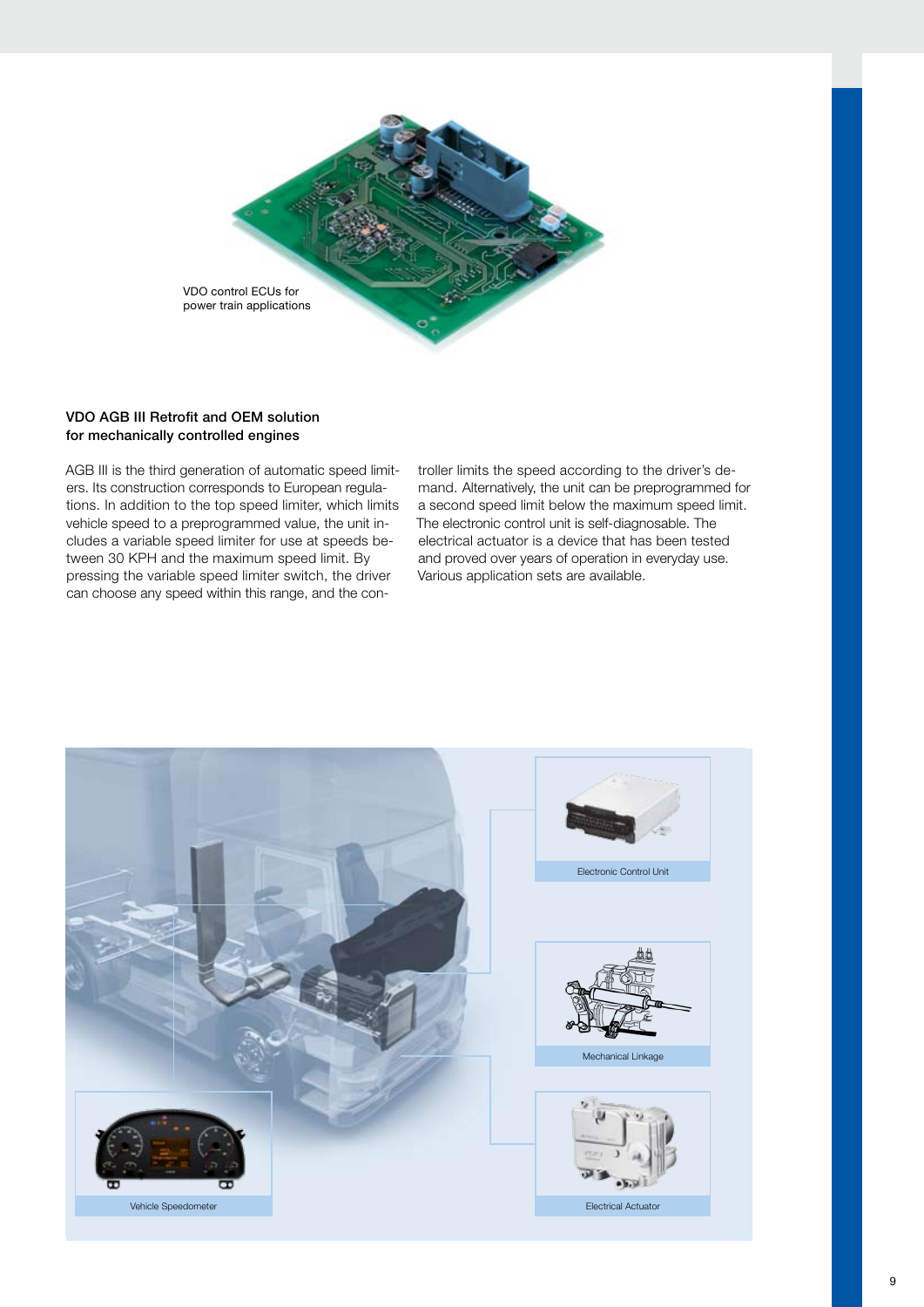

### Advantages

The advantages of VDO road speed limiter systems are their own best advertisement:

- • Reduced accident risk due to limitation of the maximum vehicle speed
- Decreased environmental pollution due to minimized pollutant emissions
- Driver is able to devote full attention to the traffic environment, because there is no need to monitor speed visually
- • Easy installation of retrofit systems
- More than 30 years experience in speed limiter devices and directives worldwide
- • Lower operating costs as a consequence of – reduced wear
- reduced fuel consumption
- lower service costs
- longer vehicle lifetime
- elimination of fines for speeding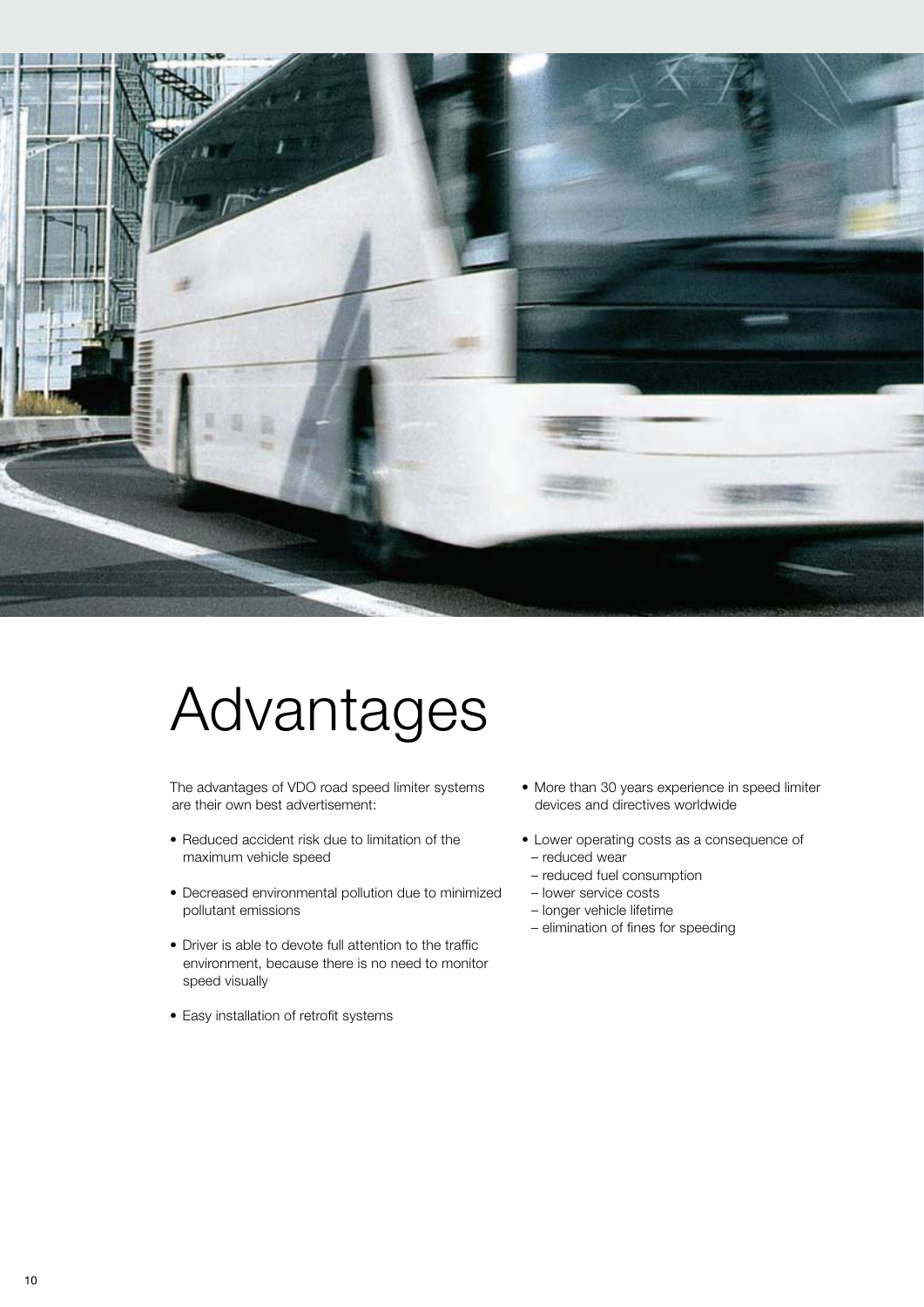



Vehicle speed monitoring with and without Road Speed Limiter